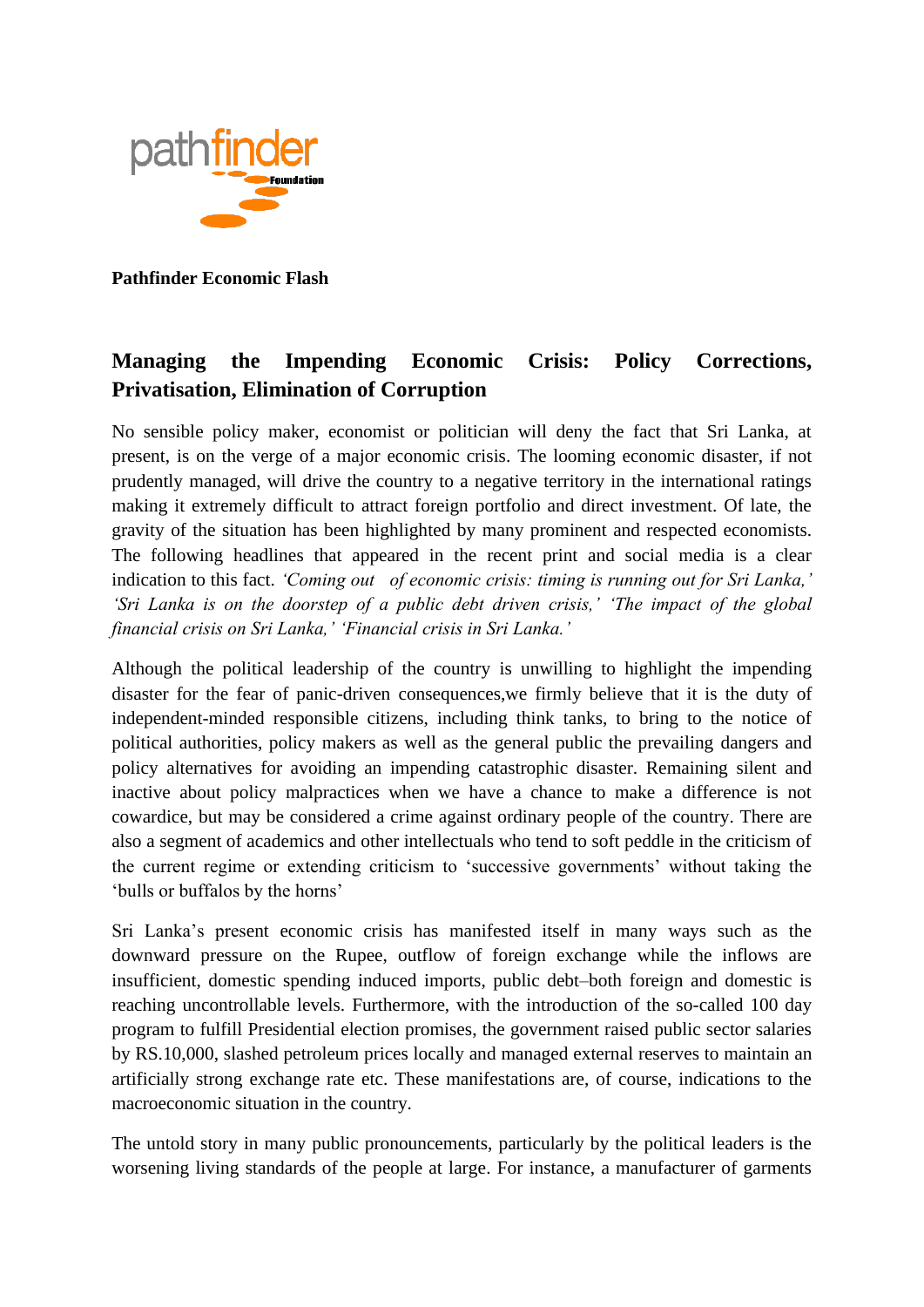for the local market stated to the writer recently that his turnover for the month of January 2017 is exactly 10 times less than that of Jan 2016.

### **Salient Features of the Crisis or Impending Disaster**

.Our foreign debt has increased from Rs. 3113 bn. in 2014 to Rs. 4,070 bn at end September 2016. During the same period, domestic debt too has increased from Rs.4, 278 bn. to Rs.4,959 bn. Pressure on the exchange rate in spite of the futile attempts to defend the Rupee is reflected from the depreciation of the Rupee from Rs. 132 in 2005 to the current Rs. 153. The strategy of the current government is to address the demand side of the equation. This is partly arising out of the understanding reached between the government and the International Monetary Fund (IMF). It appears that the IMF and the Government has agreed upon a set of macroeconomic targets such as budget deficit, government revenue, both from direct and indirect taxation, and non-debt official reserve build up etc. In spite of attempts to address revenue shortfalls through the increase of taxes, it appears that the desired results have not been achieved. Reserves have fallen drastically to USD 5.5 billion and the net official reserve figure has turned negative as short term liability stands at USD 6.5 billion. This means that for every dollar of payments the Central Bank has USD 0. 82 cents and is short of USD0.18 cents. Gross official figure is also without allowing a provision to settle USD 2.5 billion of swap arrangement with foreign and local banks. The correct official reserve figure, therefore, is around USD 3 billion. Substantial budgetary shortfalls have compelled the government to defer contractual payments. Central Bank holdings of Treasury bills have risen to around USD 250 billion

## No Reducing of Govt Expenditure.

Due to short-term political considerations and strong opposition from the trade-unions, there seems to be no attempt at reducing the budget deficit through pruning the government expenditure. On the contrary, during the past two years the 'good governance' regime too has been expanding in many areas for example, the already over-bloated and inefficacious public service is continually being fed with thousands of unskilled workers. Similarly, overstaffed government institutions, such as ministries, departments, and other statutory bodies have continued to spread their wings in a hitherto unprecedented manner. The government has maintained unrealistic administered prices on petrol, diesel, electricity, water, etc. in spite of the fact that global oil prices have increased to USD 55/bbl and the exchange rate has depreciated from Rs 132 to 153/USD. Increased import of motor vehicles and petroleum products and increased use of high cost power generation mix have raised deficits in large state owned enterprises as well. Of course, everybody must be reminded of the promised petroleum pricing formula which has never been implemented. After implementing the socalled 100-day program, in 2015, it is unrealistic to expect the government to introduce drastic reductions in recurrent expenditure.

## Country in Rock and the Hard Place

The current predicament entails being caught between a rock and a hard place. The most urgent need of the government is to restore fast eroding confidence on the Rupee and raising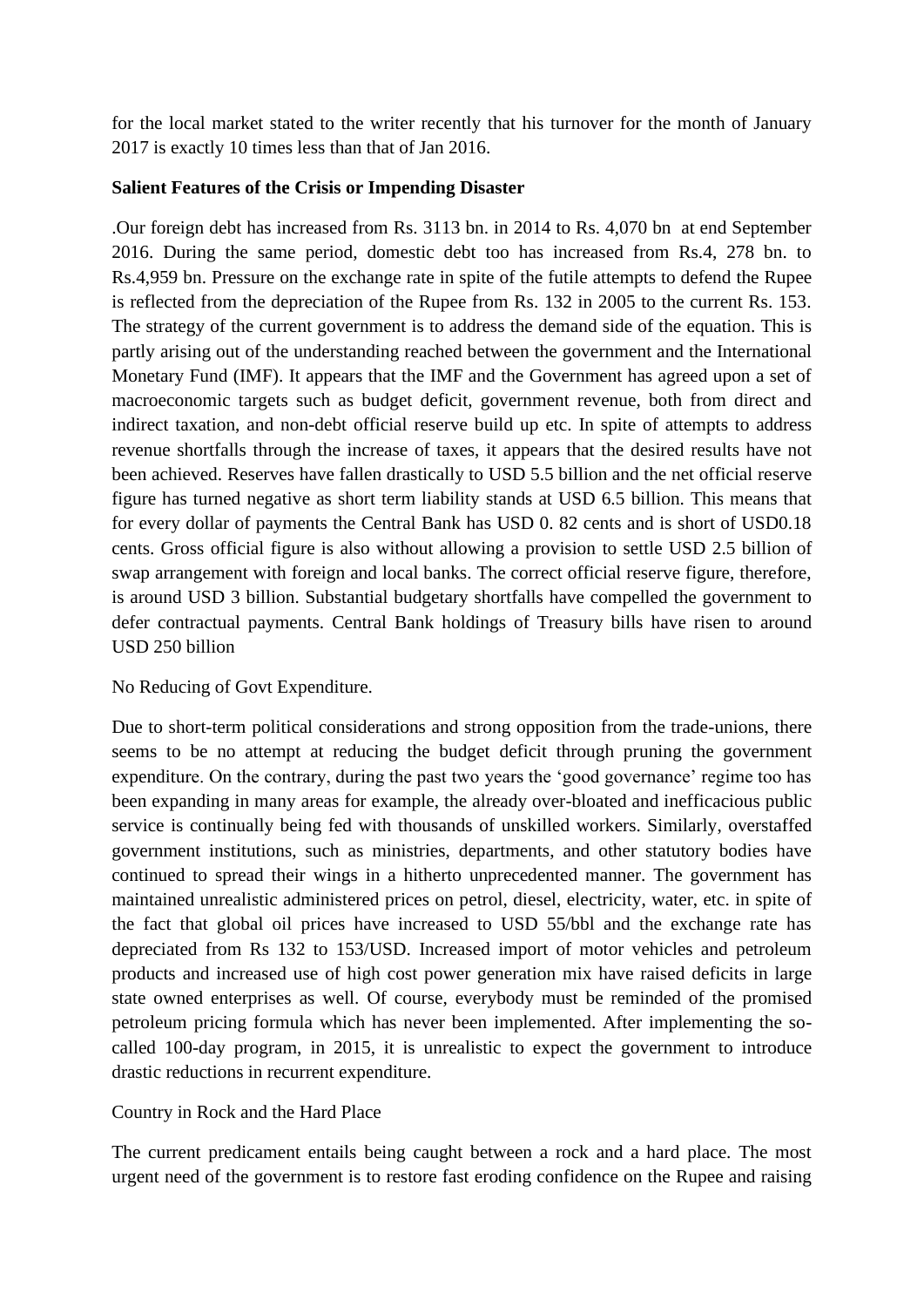foreign exchange to ensure availability of sufficient funds for meeting the foreign debt repayment obligations. At the same time, the day-to-day foreign exchange requirement to meet import expenditure needs to be ensured. Without meeting the immediate requirement of foreign exchange, any discussion on short-term or medium-term adjustments or strategies becomes meaningless.

What is To be or Can Be Done?

The options available to the government need to be considered based on the time period available for implementation.

- 1. In the immediate run the most important requirement is to discontinue the Central Bank selling its foreign exchange reserves. The Central Bank had sold nearly USD 3 billion in 2015and a further USD 750 million in 2016. In January 2017, a further USD 500 million has been sold. All these attempts are defending the un-defendable, the writer has in many occasions even during the previous regime been critical of such market interventions of the Central Bank. Stop this now. Selling state enterprises and attracting foreign inflows make no sense if the Central Bank keeps selling its reserves. At the current scale of Central Bank interventions, even if Chinese pay USD 1.1 billion for the Hambantota port, that amount will be enough for the Central Bank only for 2 months and the country will be back again in the same crisis. So Bank has a primary responsibility to stop selling foreign reserves and unsustainable interventions. Let the market find its true rate as further delay is nothing but asking for much more drastic depreciation of the Rupee.
- 2. Similarly the Central Bank must refrain from Rupee market operations by not allowing to increase Central Bank holdings of treasury bills. The Central Bank and the Government must appreciate that there are no soft options for a middle income country's macro-economic problems. High interest rates, depreciated currency and corresponding domestic price adjustments are unavoidable in the short run. Price controls will never bring about the desired economic stability.
- 3. Provided that the above points are recognized and operationalized, in the immediate term the requirement is to generate at least \$1 billion plus non-debt creating foreign exchange earnings to reduce the existing severe pressure on the balance of payments. Unless that immediate requirement is fulfilled the country will be forced to borrow from short-term bond markets at increasingly higher interest rates further entangling the country in the debt trap. Regrettably, the government has decided to raise USD 2.5 billion from international markets at a time global interest rates are on the rise and Sri Lankan market conditions are unstable.
- 4. Therefore, what is the only available means of generating the much needed foreign exchange reserves? The only way is to attract foreign direct investment to state-owned business enterprises leading to privatization or converting them to public-private partnerships. Privatization could take the form of direct sales, corporatization and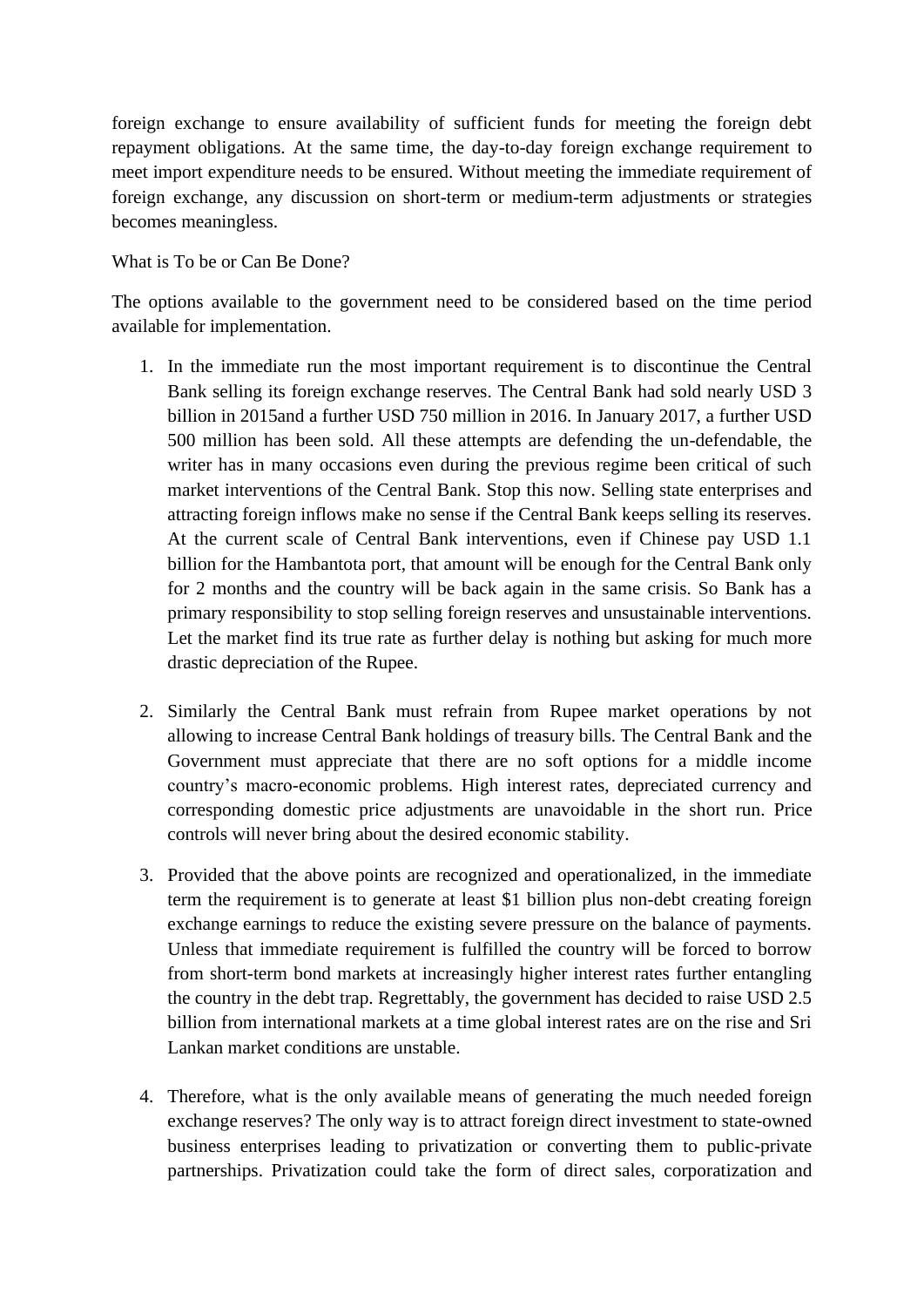listing them in the share market or any other form of transactions which should result on full or partial transfer of ownership and management. The Pathfinder Foundation in the recent past has identified potential candidates for attracting FDI for state-owned business enterprises as indicated below;

| Values in USD Million                                                    |       |
|--------------------------------------------------------------------------|-------|
| Hilton Hotel and Properties of HDL<br>1.                                 | 250   |
| <b>Hyatt Regency Complex</b><br>2.                                       | 100   |
| 3.<br>Water's Edge                                                       | 100   |
| <b>Grand Oriental Hotel</b><br>4.                                        | 75    |
| <b>UDA Rest Houses</b><br>5.                                             | 40    |
| 50% Government Equity in LECO<br>6.                                      | 100   |
| Lakdhanavi (Kerawalapitiya) 300 mw power plant<br>7.                     | 300   |
| Conversion of Debt into Equity of 900 mw Puttalam Coal power plant<br>8. | 1,000 |
| 9. Public listing of Government/SOE equity in private companies          |       |
| (SLPA/Government equity in SAGT, CICT, NDB, Seylan)                      | 500   |
| 10. 30 percent Share issue of SLT                                        | 300   |
| 11. Public Listing of Mobitel                                            | 200   |
| 12. LITRO Gas                                                            | 250   |
| 13. Lanka Hospital                                                       | 250   |
| 14.40 percent share issue of Sri Lanka Insurance                         | 250   |
| 15.99 year leases for Plantation Companies                               | 200   |
| 16. Petroleum Retail Distribution                                        | 150   |
| 17. Hambantota Airport/Port (40 percent equity with 10 year management)  | 1500  |
| 18. BIA 40 percent equity and 10 year management contract)               | 300   |
| <b>Potential income</b>                                                  | 5,865 |

5. This is one set of state businesses for privatization. The other is the domestic private assets and businesses taken over by successive governments since independence particularly through land reforms. Time has come to give these assets back to respective owners to recommence proper domestic investments in agriculture. 50 acre land ceiling is a major barrier for environment friendly agricultural investments in forestry, livestock, poultry, eco-tourism, grain, sugar, spices, fruits and vegetables etc. In the context of middle income country context, the prevailing land ceiling should be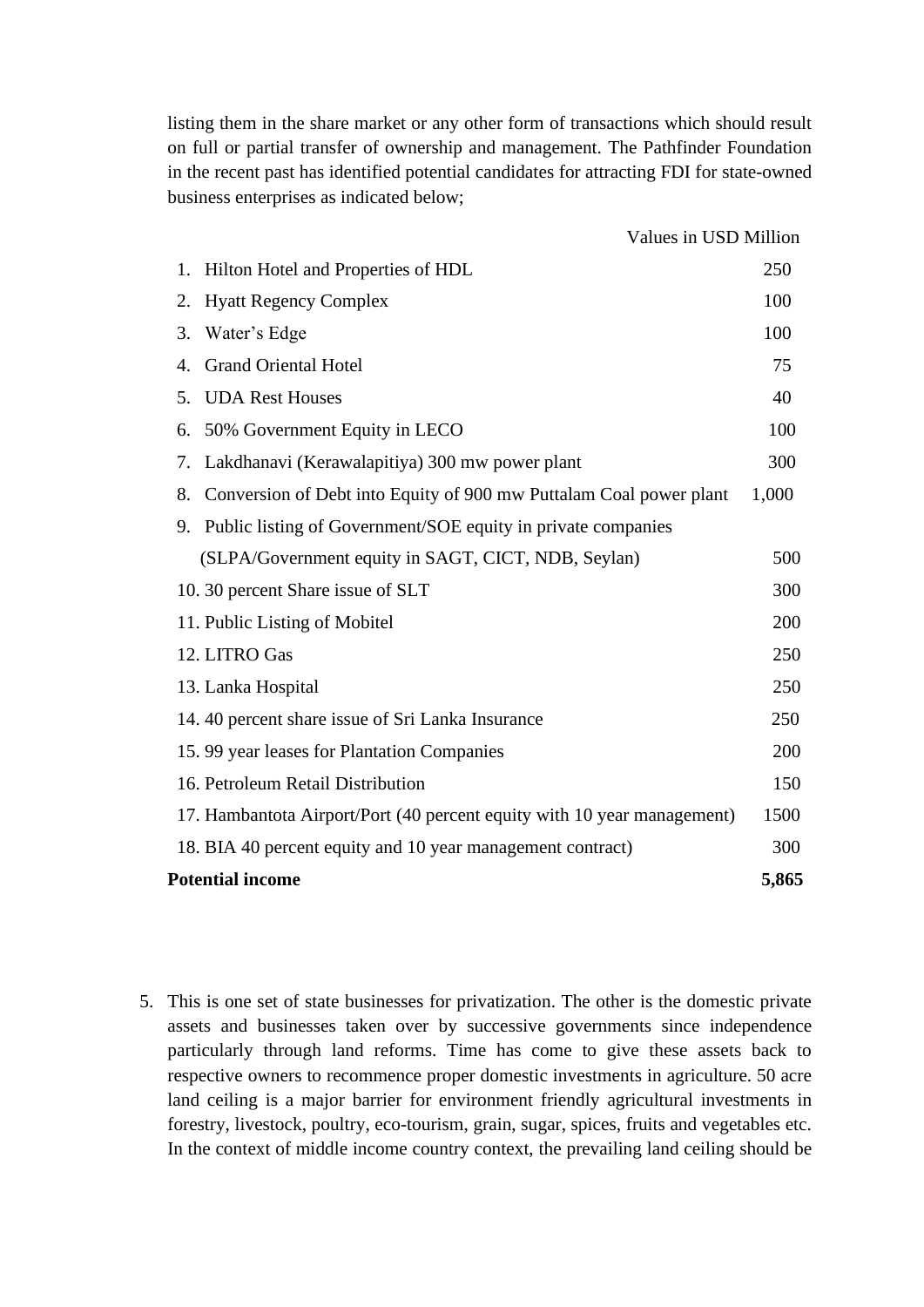raised at least for 500 acres for above mentioned investments by domestic entrepreneurs to regain their comparative strength.

- 6. In the medium and long-term, the government has to implement economic policies that will provide greater incentives to export oriented sectors, removing currently existing import substitution bias and restoring incentives for domestic producers instead of traders who are transferring funds abroad through over invoicing and transfer pricing. The elimination of constraints to foreign as well as local investments through the removal of regulatory and bureaucratic delays, practice of granting tax and import duty concessions to BOI projects is a necessary condition to substantially increase sustainable investment provided a level playing field is created. Policy consistency too needs to be ensured in the medium term, if the flow of FDI and exports of goods and services is to be sustained.
- Irrespective of All These Measure Current Level of Corruption Image Will Destroy the Economy
- No matter the implementation of the above mentioned policy actions the substantial

flow of FDI will depend on the country's image of being a corruption free economy. It is a known fact that Sri Lanka's ranking in the Transparency International Corruption Index has further worsened during the 2015/2016 period. Adding insult to injury, according to the reputed Heritage Foundation Economic Freedom Index Sri Lanka has gone down hill mainly due to corruption. If bribery and corruption is a necessary condition to obtain project approvals, undertake construction, etc. and the perception is that from the highest levels to all the ministers, approval agencies and other related institutions seek 'oiling of the palm' no foreign investor will consider Sri Lanka as a destination to risk their legitimately earned money. Of course, a few investors with ill-gotten money may still consider Sri Lanka as a place for money laundering.

#### **Privatization of National Assets or Stolen Property: For and Against**

The privatization of state-owned business enterprises has been a subject of debate since the liberalization of the economy which was introduced in 1977/78. Most, if not all the arguments against privatization were based on ideological grounds while as of late on the basis of 'when we are in opposition we oppose anything the government in power does.' However, it must also be mentioned that some have opposed privatization on hypocritical grounds as there have been some corrupt deals, procedural lapses, under valuations, poor transaction design etc.

Nevertheless ideologically driven academics and intellectuals with the blessings of the opposing politicians base their arguments against privatization on the presumption that these state-owned enterprises are 'National Assets' and therefore, should not be offered to local or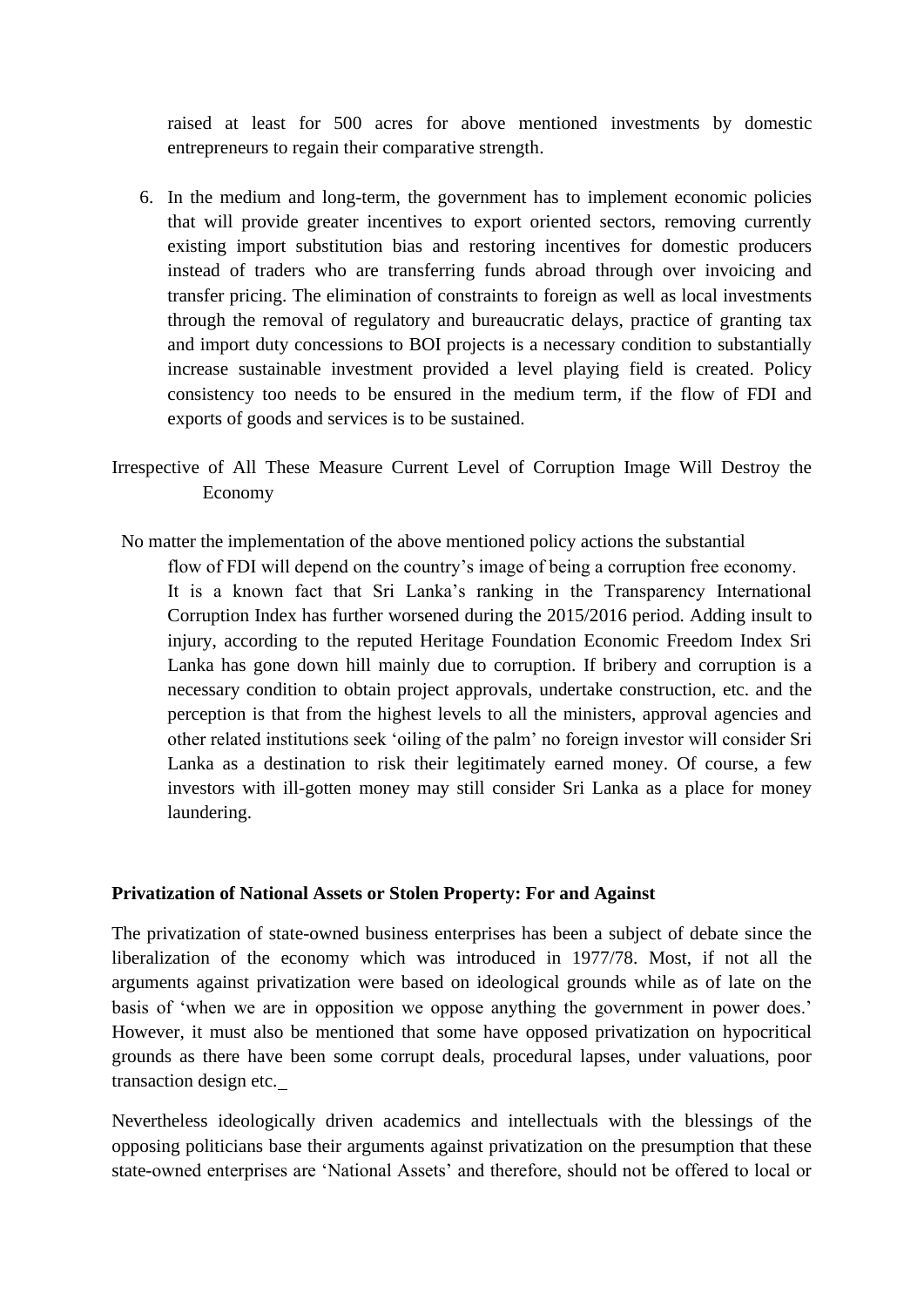foreign private sector. But the history of state ownership of business enterprises in Sri Lanka goes back to the days of colonial rulers much before the 'so-called' socialist or nationalist ideologies supporting state ownership took root in the country. Therefore, it appears that modern parody of patriotism inadvertently defend the 'socialist actions' introduced by the colonialists. Other than the colonialism induced state-owned business enterprises, there are a large number of commercial ventures which were robbed in the name of socialism, but in practice sometimes it was for political victimization. From the mid-1950's several privately owned businesses were 'nationalized' including mass transportation, insurance, petroleum distribution, etc., creating an anti-private initiative environment except for selected crony national capitalists. During the period of 1970-77, an array of nationalization of private business enterprises (small, medium to relatively large) were introduced under the declared objective of driving Sri Lanka to socialism. At the end of this period this 'robbed property' included even an insignificant Biriyani Kade, Buhari Hotel. Of course, now giving them back to the private sector which created these enterprises to begin with is also argued as giving away of national assets. In the most recent assets that were forcibly taken from the original private owners are Waters Edge, Sri Lanka Insurance and Lanka Hospitals.

Other than nationalized business enterprises, there are also a set of projects created through foreign financing — among them are the Hambantota Port, Mattala International Airport and the Norchcholai Coal Power Plant. Many of the ideologues and opportunistic politicians who once deplored some of these ventures as white elephants are today debating for protection of these 'national assets'. Privatization of Norochcholai coal power plant and work on a power purchase agreement similar to AES Kelanitissa Power Station and other private power supply agreements will certainly be beneficial to CEB and the country, provided proper power purchase agreements are worked out based on past experience and with a legitimate regulatory framework put in place without government interference. The privatization of these enterprises will attract not only much needed investment, both foreign and local, but also enhance the efficiency of management, introduce cost efficient procurement systems, eliminate corruption and, in the final analysis will provide Sri Lankan consumers better choices. This process will increase the overall efficiency and competitiveness of the economy. The best example in this regard is the privatization of Sri Lanka Telecom inducing foreign capital, management and technology. The entire mobile telephone sector (except Mobitel) is currently owned and managed by foreign capital which has become a blessing to the successive government and customers. The sector contributes handsomely to the government revenues. However, we emphasize that bad experiences of certain privatizations should not be repeated as in the case of plantations, sugar, transport etc. In order to prevent corruption, malpractices or simply policy mistakes, an independent privatization task force with eminent professionals must be set up to undertake a fast track privatization.

#### **Conclusion**

Sri Lanka is currently facing an unprecedented challenge of rejuvenating the economy while maintaining measures for fiscal consolidation and stabilization of the economy and